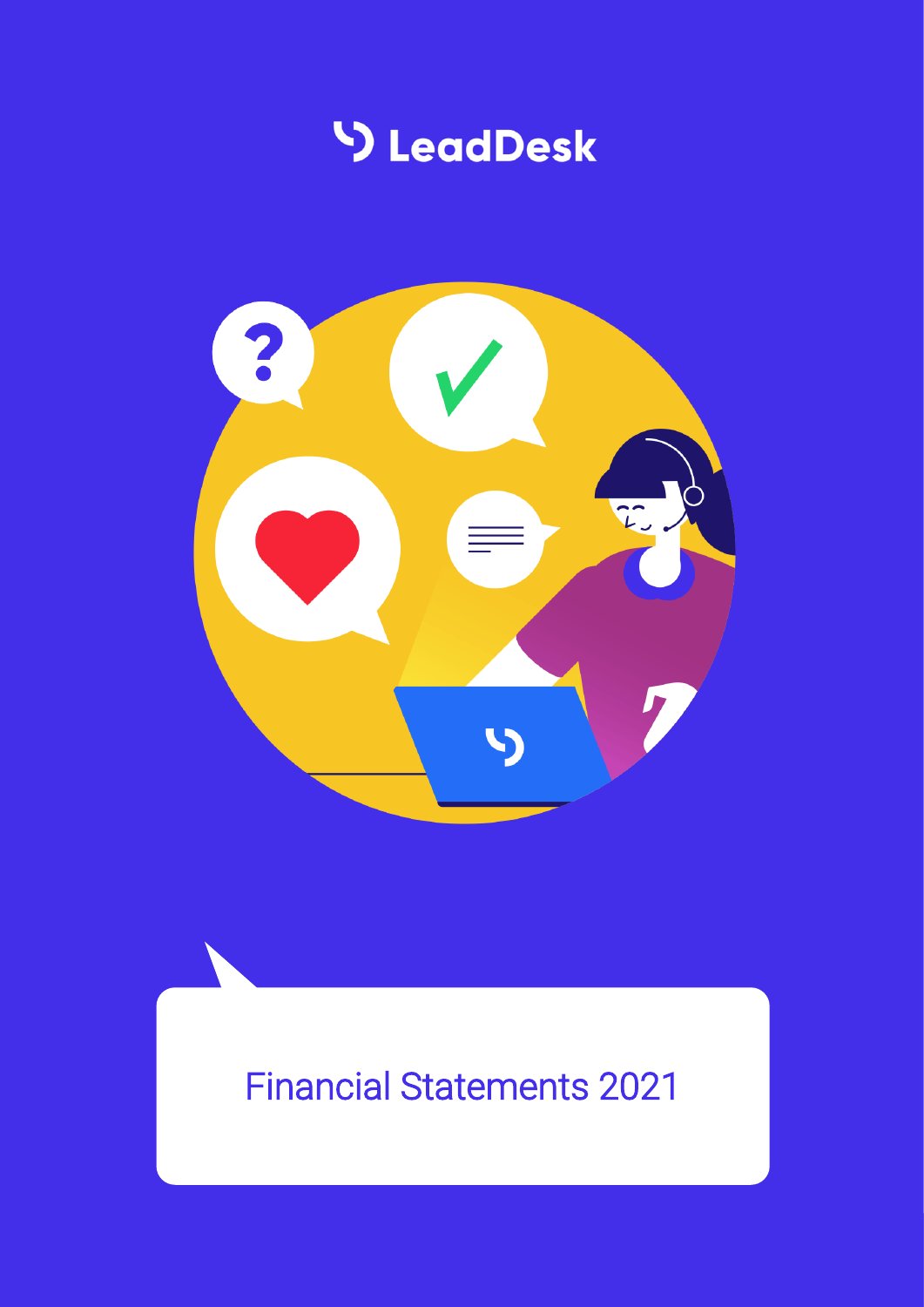# **V** LeadDesk

### **LeadDesk Plc FINANCIAL STATEMENTS 1/1–31/12/2021**

Unofficial translation of press release 24 February 2022, 9:00 am. In case the document differs from the original, the Finnish version prevails.

### **LeadDesk continues growing with two acquisitions and new enterprise customers**

Figures in parenthesis refer to the equivalent period in the previous year, unless otherwise stated. Figures presented in this press release are unaudited.

#### **July-December 2021**

- Revenue EUR 12,545 (7,588) thousand, growth 65.3%
- Comparable pro forma revenue\* EUR 14,110 (12,339\*) thousand, growth 14.4%
- Annual recurring revenue contract base EUR 22,370 (19,059\*\*) thousand, growth 17.4%
- EBITDA 1,189 (1,604) thousand, 9.5% (14.0%) of revenue
- Comparable pro forma EBITDA\* 1,190 (1,862) thousand, 8.4% (15.1%) of revenue

#### **January–December 2021**

- Revenue EUR 24,567 (13,799) thousand, growth 78.0%
- Comparable pro forma revenue\* 27,474 (23,940\*) thousand, growth 14.8%
- Annual recurring revenue contract base EUR 22,370 (12,027\*) thousand, growth 86.0%
- EBITDA EUR 3,057 (1,687) thousand, 12.2% (12.1%) of revenue
- Comparable pro forma EBITDA\* EUR 2,937 (3,180) thousand, 10.7% (13.3%) of revenue
- EBIT EUR -990 (301) thousand, -4.0% (2.2%) of revenue
- Profit/loss for the period EUR -1,285 (204) thousand
- Operating cash flow EUR 2,015 (2,418) thousand
- Earnings per share EUR -0.24 (0.04) per share

#### **Outlook for 2022**

The company expects 13–23% annual revenue growth for 2022 and expects positive profitability as measured by EBITDA and operating cash flow. The outlook does not consider the impact of significant acquisitions on revenue or profitability.

#### **Key figures, group**

| <b>EUR thousand</b>                              | 7-12/2021 | 7-12/2020 | 2021     | 2020     |
|--------------------------------------------------|-----------|-----------|----------|----------|
| Revenue                                          | 12,545    | 7,588     | 24,567   | 13,799   |
| Revenue growth, %                                | 65.3%     | 21.7%     | 78.0%    | 11.7%    |
| Comparable revenue*                              | 14,110    | 12,339    | 27,474   | 23,940   |
| Comparable revenue growth, %                     | 14.4%     | n.a.      | 14.8%    | n.a.     |
| Annual recurring revenue contract base*          | 22,370    | 12,027    | 22,370   | 12,027   |
| Annual recurring revenue contract base growth, % | 86.0%     | 45.5%     | 86.0%    | 45.5%    |
| EBITDA, % of revenue                             | 9.5%      | 14.0%     | 12.4%    | 12.2%    |
| EBIT, % of revenue                               | $-9.1%$   | 4.1%      | $-4.0\%$ | 2.2%     |
| Return on Equity (ROE), %                        | $-16.3%$  | 7.3%      | $-9.1\%$ | 2.4%     |
| Return on Investment (ROI), %                    | $-9.6%$   | 7.3%      | $-3.5%$  | 3.3%     |
| Equity ratio, %                                  | 52.9%     | 71.6%     | 52.9%    | 71.6%    |
| Net gearing, %                                   | 15.4%     | $-47.2%$  | 15.4%    | $-47.2%$ |
| Earnings per share                               | $-0.23$   | 0.07      | $-0.24$  | 0.04     |
| Earnings per share (incl. dilutive effect)       | $-0.23$   | 0.06      | $-0.24$  | 0.04     |
| Personnel at the end of the period*              | 186       | 116       | 186      | 116      |

\***\*** Comparable pro forma figures are adjusted a) for a change in revenue recognition principles in the group's service number business b) to include Nordcom Oy, LeadDesk Solutions Oy (formerly Capricode Systems Ltd), LeadDesk Solutions AB (formerly Loxysoft AB), LeadDesk Solutions AS (formerly Loxysoft AS) and GetJenny Oy as if the companies had been a part of the group for the entire reporting period and the comparable period 2020–2021.

Comparable period 6/2021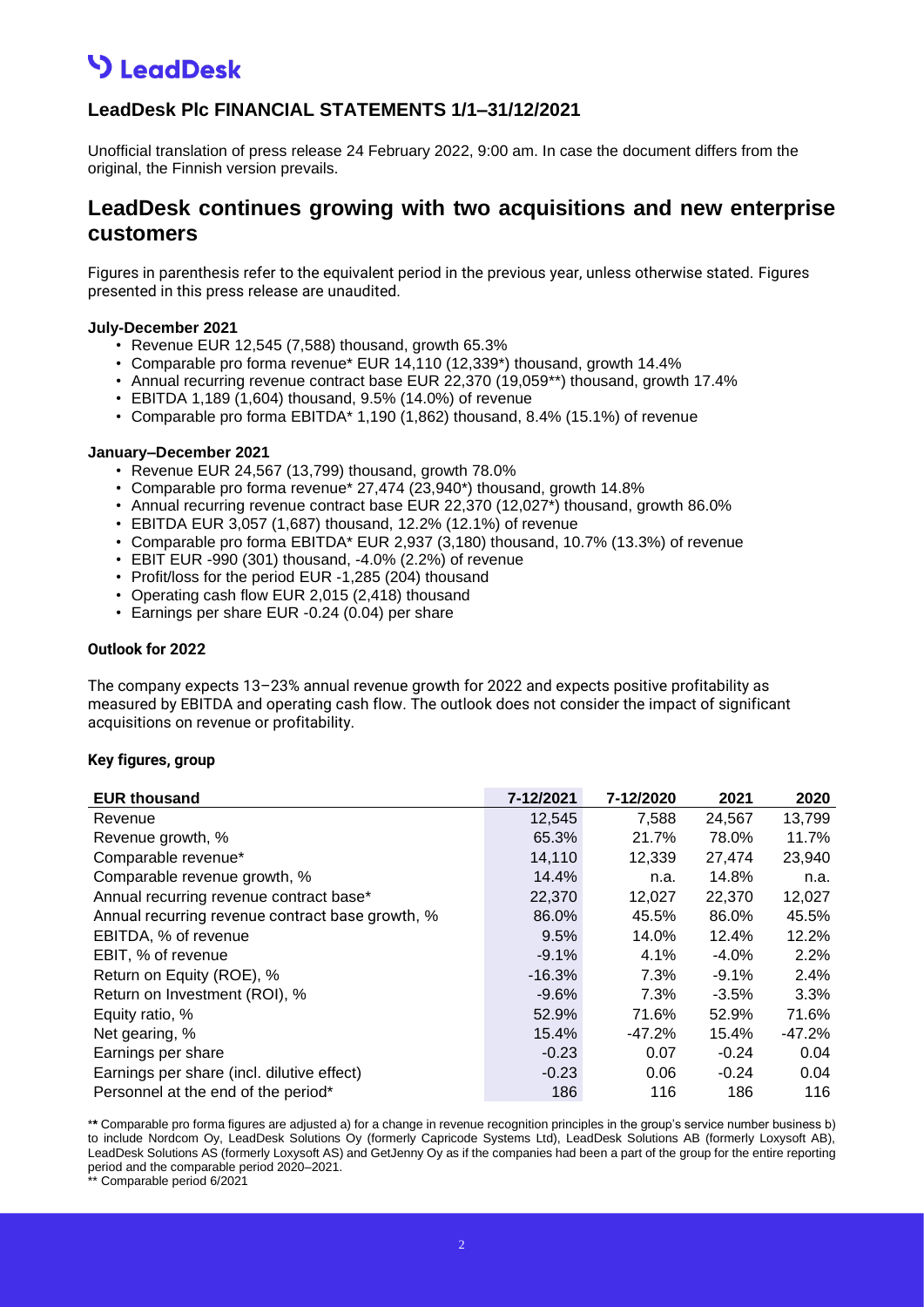### **S** LeadDesk

#### **CEO Olli Nokso-Koivisto's review of 2021:**

"LeadDesk is a leader in European SaaS contact center software. In 2021 we further strengthened our position. I'm proud of my team's performance in the Covid-19 pandemic influenced business environment. We reached all our key goals; we succeeded in acquisitions, accelerated the growth of our Enterprise business and continued with our internationalisation in Europe.

In line with our strategy, acquisitions supported our organic growth. Our annual recurring revenue (ARR) contract base grew by 86% compared with the previous year. In December, our recognized recurring revenue was EUR 1,786 thousand (77% of total revenue). During Q3, our revenue development was slightly behind our expectations. This was caused by the reduction in contact center software use of those customers, who had adopted the software during the pandemic in 2020, and the poor development of the Loxysoft AB acquisition in Sweden (EUR -450 thousand impact on the financial period compared with 2020). The temporary deviation in organic growth also impacted our profitability during the second half. Growth hastened again in Q4 and we are well on our way to building a successful 2022 in both the SME and Enterprise segments.

#### **Cloud disruption and the best products on the market support our international growth**

The European cloud disruption and our super strong LeadDesk software products support our strategic growth. During 2021, we have taken determined steps towards our EUR 100 million revenue goal. As aligned in our strategy, we are an even stronger European leader and a trusted partner for customer service and sales organisations. We are a product leader in our industry, which helps us win new customers and expand geographically. We are actively expanding our offering with acquisitions and active product development. Solution sales to our enterprise customers is a central part of our sales strategy. Our talent and company culture are key to our plans to dominate the market.

Customer satisfaction is one of the most important drivers of a SaaS business. Only happy customers remain paying customers and enable the growth of ARR. The illustration below shows our customer retention in cohorts according to when the customer started using the LeadDesk software. The retention of customers who adopted our solution before 2020 is excellent. In 2020, new business sales reached outstanding levels thanks to the remote work trend caused by the pandemic. However, some of these customers have now decreased their use of the LeadDesk software as they have returned to more normal operating processes in 2021. There's no indication of this trend in customers who adopted the solution in 2021 or before 2020. Based on early estimates from 2022, the decline in in ARR from the 2020 cohort has turned.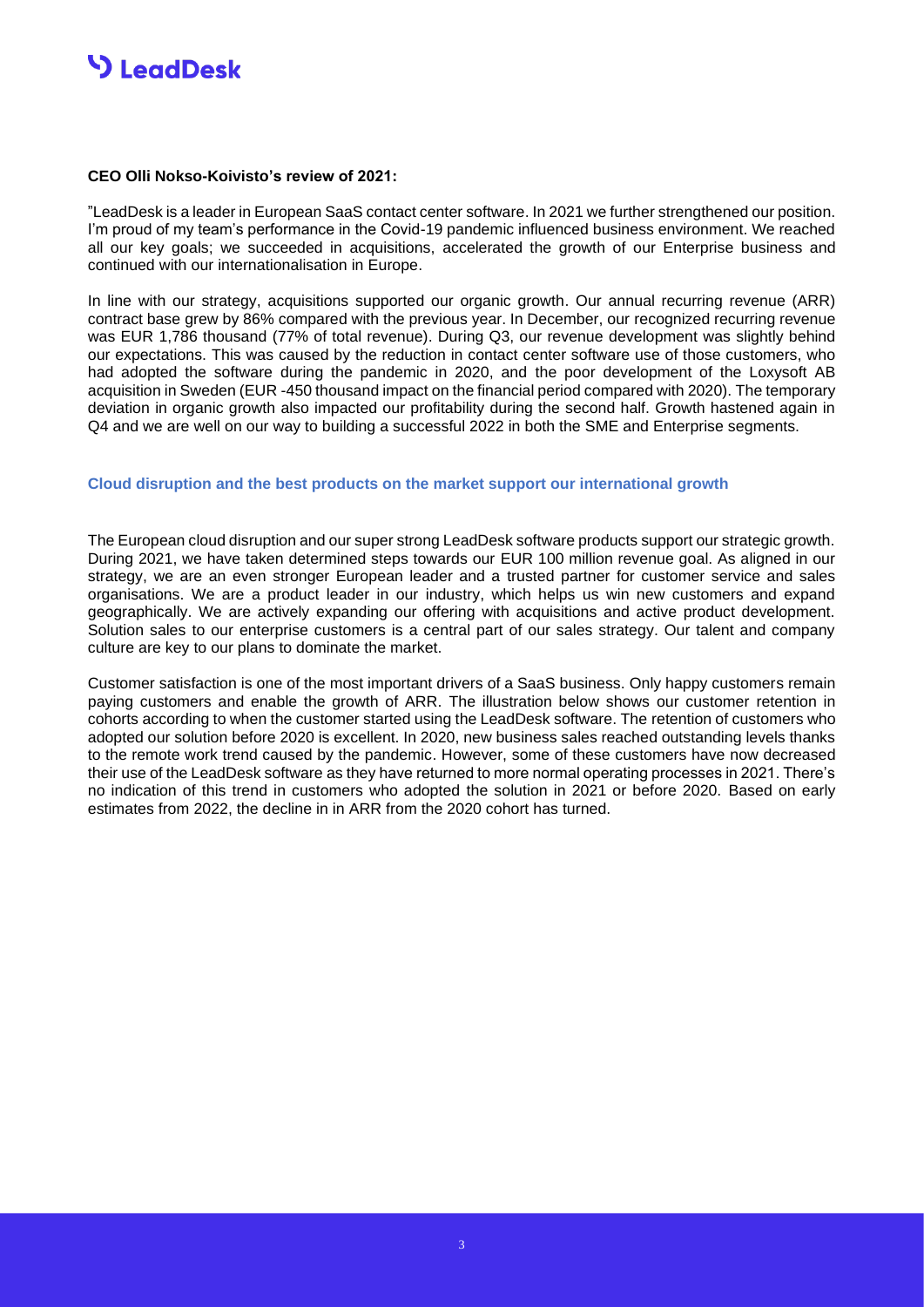### **S** LeadDesk





Chart 1: For example, the light blue colour indicates the recurring revenue of customers who adopted the solution in 2018 excluding the impact of acquisitions. The figure is meant for illustrative purposes only and its' inclusion in the financial statement is an exception. The point of the figure is to demonstrate the revenue development of the 2020 cohort and the good customer retention of other cohorts.

During the second of 2021, the stock price performance of especially large North American players in the contact center has been decreasing. LeadDesk, however, has performed above the industry average during the last year. I'm satisfied with our position in the market. It must be said though, that the uncertain equity market situation complicates acquisitions as the valuation factors of privately held companies decline slower than the valuations of public companies.

#### **Powering growth with international enterprise customers**

We've been determined in our efforts to carry out acquisitions. In line with our strategy, our organic growth comes exceedingly from enterprise customers in Northern Europe. We've succeeded in expanding our customer base from small and midsize European organisations to larger enterprise customers. I'm very proud of our team, who in 2021 managed to land significant new deals with a Finnish energy utility company, with the Norwegian SpareBank 1 Samspar and – in partnership with CrossPoint Technologies – a global enterprise customer. In enterprise solutions, we provide our customers with a complete package, where the key tools of customer service are seamlessly integrated together.

We've built more growth power by expanding geographically. Successful examples include our subsidiary in Spain (110% revenue growth) and our business in France, where we have already won customers and are setting up a local team.

#### **Strong process and integration knowhow in acquisitions**

We are supporting our growth strategy in the rapidly consolidating market with acquisitions. Currently, we are interested in companies with leading expertise in artificial intelligence, omnichannel, workforce management and work automation. During the second half of 2021, we expanded our offering with the acquisition of the GetJenny AI solution. The acquisition adds an intelligent chatbot to our offering. Our acquisition process is carefully outlined and proceeds in three phases. In the first phase, we secure the undisrupted continuation of business and existing revenue. In the second phase, we dig deep into synergies to create a platform for profitability growth. In the third phase, we focus on growing the business together.